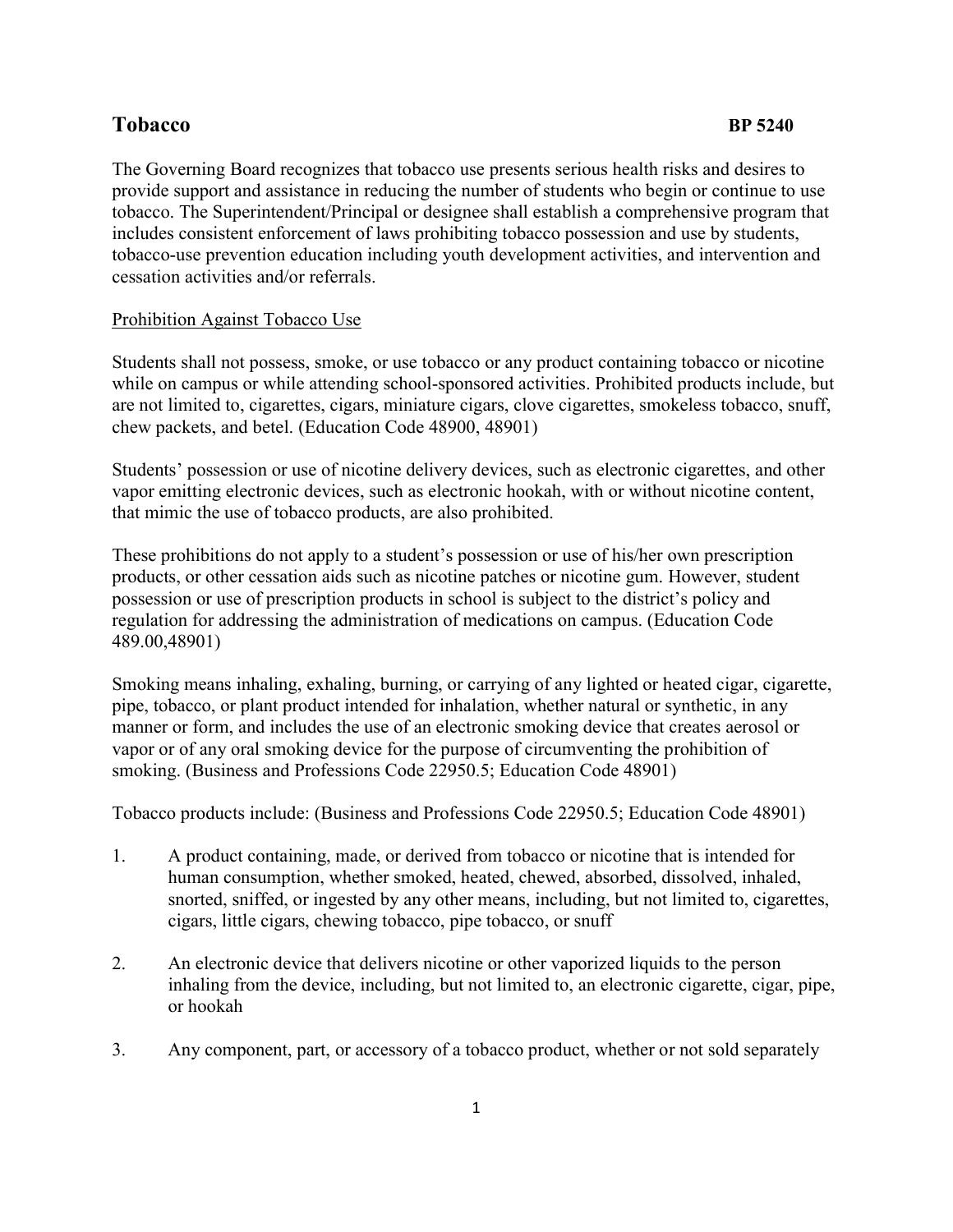### Prevention Instruction

Clear Creek School shall provide developmentally appropriate tobacco-use prevention instruction for students at selected grade levels from K-8 pursuant to Education Code 51202. Such instruction shall be aligned with state content standards and the state curriculum framework for health education and with any requirements of state and/or federal grant programs in which the district participates.

These prohibitions do not apply to a student's possession or use of his/her own prescription products. However, student possession or use of prescription products in school shall be subject to the district's policy and regulation for addressing the administration of medications on campus. (Education Code 48900)

#### Intervention/Cessation Services

Clear Creek School may provide or refer students to counseling, intensive education, and other intervention services to assist in the cessation of tobacco use. When appropriate, such intervention services may be provided as an alternative to suspension for tobacco possession.

#### Program Planning

Clear Creek School tobacco-use prevention and intervention program shall be based on an assessment of tobacco-use problems in district schools and the community, an examination of existing services and activities in the community, and a determination of high-risk student populations that are most in need of district services.

The Superintendent/Principal or designee shall coordinate with the local health department in program planning and implementation. He/she may establish an advisory council including students, parents/guardians, district staff, representatives of the local health department and community organizations, law enforcement professionals, and/or others with demonstrated expertise in tobacco prevention and cessation.

The Superintendent/Principal or designee also shall coordinate the district's tobacco-use prevention and intervention programs with Nevada County school districts' efforts in reducing students' use of illegal substances and to promote student wellness.

The Superintendent/Principal or designee shall select anti-tobacco programs based on the model program designs identified by the California Department of Education (CDE) and may modify the model to meet each district's needs. (Health and Safety Code 104420)

The Superintendent/Principal or designee shall not accept for distribution, any materials or advertisements that promote the use or sale of tobacco products. He/she also shall not accept tobacco-use prevention or intervention funds or materials from the tobacco industry or from any entity which is known to have received funding from the tobacco industry.

#### Program Evaluation

To evaluate the effectiveness of programs and ensure accountability, the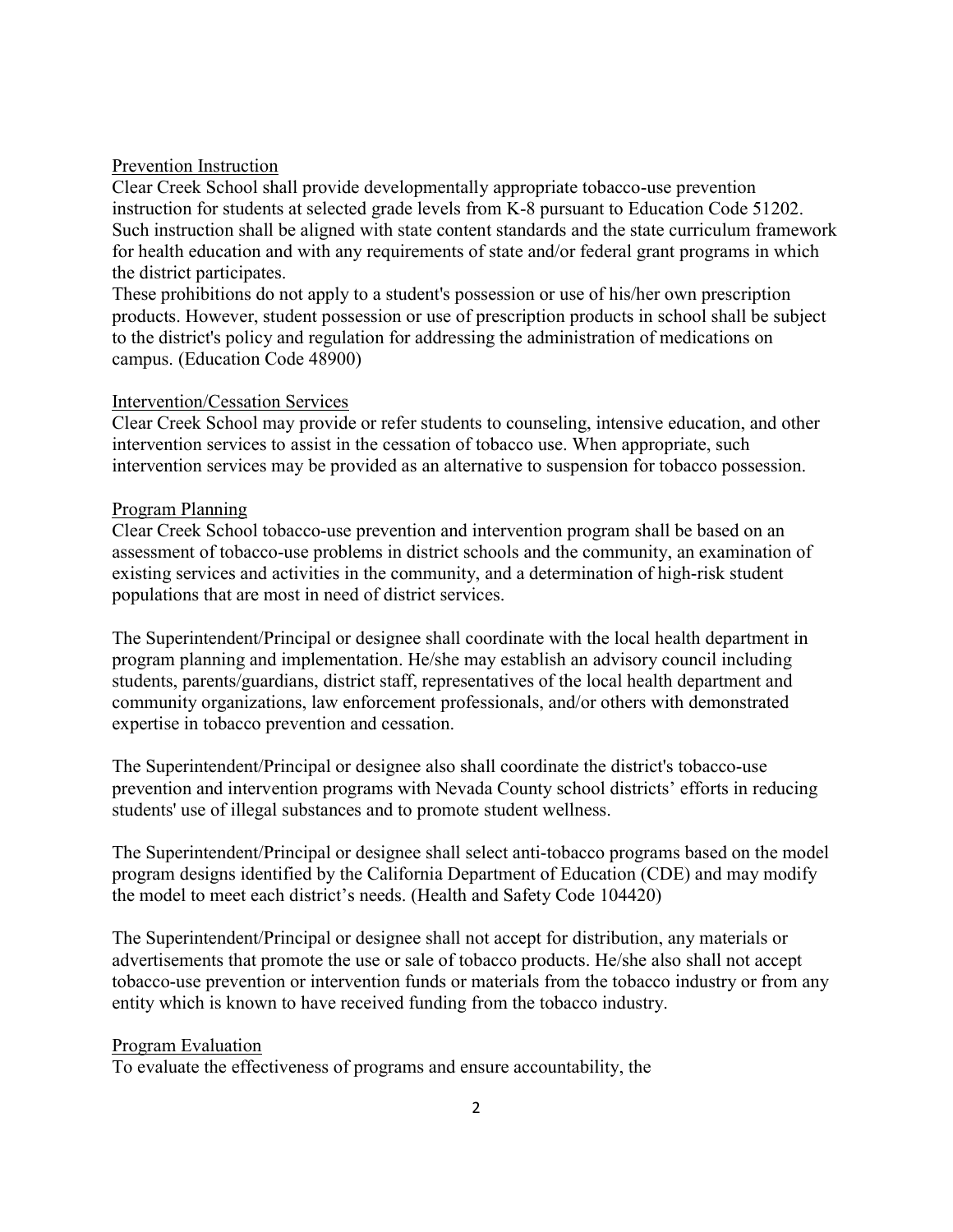Superintendent/Principal or designee shall annually administer the California Healthy Kids Survey or other appropriate student survey at selected grade levels in order to assess student attitudes toward tobacco and student use of tobacco. He/she also shall annually report to the Board, and to the CDE if required, the data specified in Health and Safety Code 104450.

The results of program evaluations shall be used to refine program goals and objectives and make changes as needed to strengthen program implementation.

Legal Reference: EDUCATION CODE 8900 Suspension or expulsion (grounds) 48900.5 Suspension, limitation on imposition; exception 48901 Smoking or use of tobacco prohibited 51202 Instruction in personal and public health and safety 60041 Instructional materials, portrayal of effects of tobacco use BUSINESS AND PROFESSIONS CODE 22950.5 Stop Tobacco Access to Kids Enforcement Act; definitions HEALTH AND SAFETY CODE 104350-104495 Tobacco-use prevention education 104559 Tobacco use prohibition 119405 Unlawful to sell or furnish electronic cigarettes to minors PENAL CODE 308 Minimum age for tobacco possession CODE OF REGULATIONS, TITLE 17 6800 Definition, health assessment 6844-6847 Child Health and Disability Prevention program; health assessments UNITED STATES CODE, TITLE 20 7111-7122 Student Support and Academic Enrichment Grants CODE OF FEDERAL REGULATIONS, TITLE 21 1140.1-1140.34 Unlawful sale of cigarettes and smokeless tobacco to minors ATTORNEY GENERAL OPINIONS 88 Ops.Cal.Atty.Gen. 8 (2005)

Management Resources: CALIFORNIA DEPARTMENT OF EDUCATION PUBLICATIONS TUPE Acceptance of Funds Guidance Health Education Content Standards for California Public Schools: Kindergarten Through Grade Twelve, 2008 Health Framework for California Public Schools: Kindergarten Through Grade Twelve, 2003 Getting Results: Part II California Action Guide to Tobacco Use Prevention Education, 2000 WEST ED PUBLICATIONS Guidebook for the California Healthy Kids Survey WEB SITES CSBA: http://www.csba.org California Department of Education, Tobacco-Use Prevention Education: